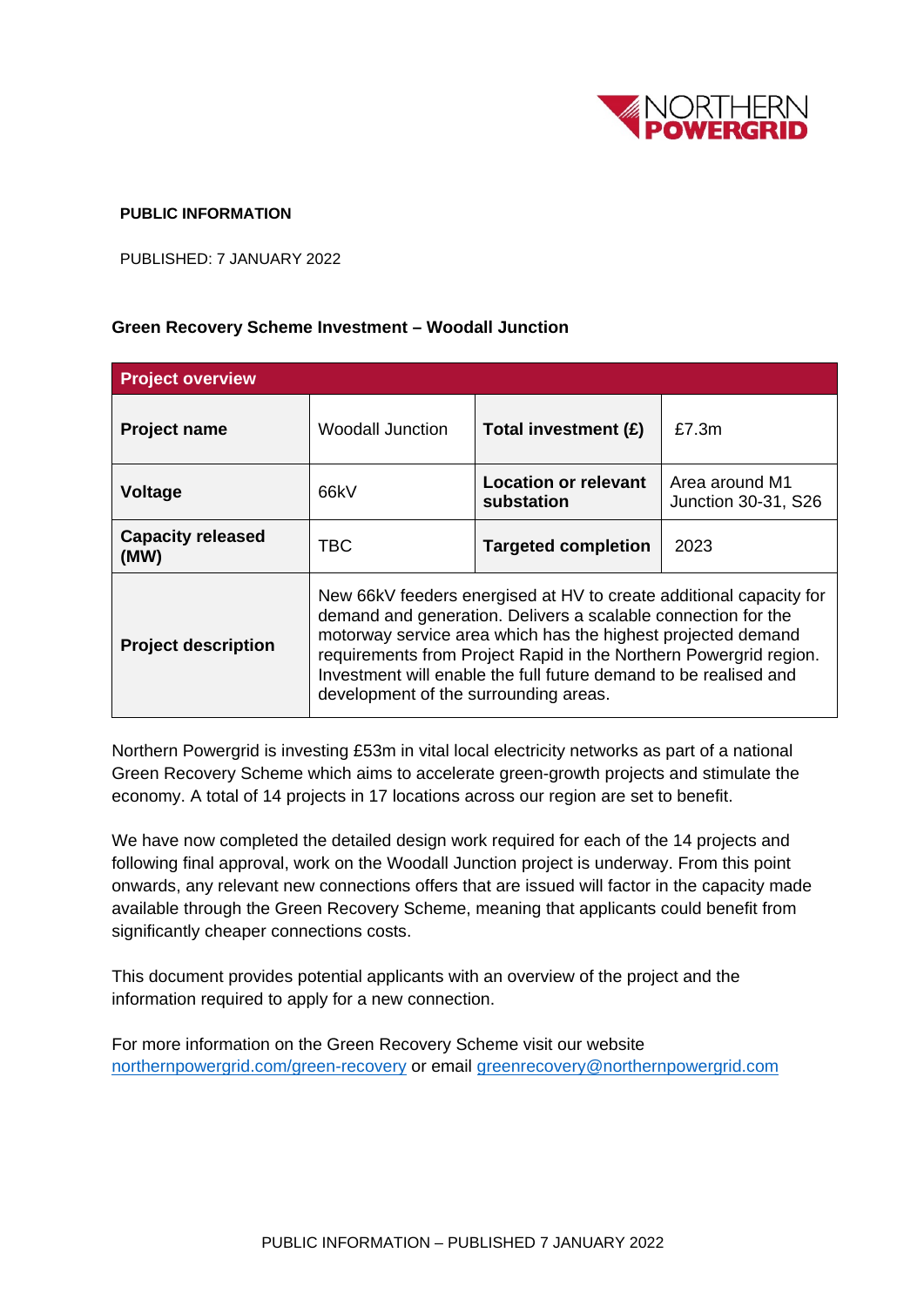## **Project specification**

As part of the Green Recovery Scheme, future requirements at various motorway service areas (MSAs) have been considered. According to Arup's Project Rapid report for the Department of Transport which looks at the utilisation of rapid electric vehicles chargers, the load growth at Woodall Services and the surrounding areas will be substantial enough to justify new infrastructure investment. The forecast load growth is mainly due to Project Rapid but there is also an anticipated demand growth within the area. The initial forecast suggests an approximate 7MVA growth in demand, with the possibility of reaching up to 52MW in the future.

It is proposed to lay two cable circuits rated at 66kV but connected from the 11kV of Kiveton Park Primary to a new 11kV board at Woodall Services. This work will provide an initial 7MVA firm demand capacity (stage 1). If the demand grows beyond 7MVA, these circuits can be connected to the 66kV ring near Kiveton Park and a primary substation with a new 66/11 kV substation built closer to Woodall Services (stage 2).

For the purpose of this specification, only stage 1 is being considered with stage 2 works being undertaken as and when required.

The distribution load estimates (DLE) show the firm capacity of Kiveton Park 11kV substation as 15.3MVA, with maximum demand being around 8.1MVA, it leaves around 7.2MVA of spare capacity (approximately 47%). There is therefore sufficient headroom to supply the initial demand of 7MVA at Woodall Services.

Woodall Services is located near the M1 Motorway, Junction 30/31 within the Sheffield area, postcode S26 7XR. Its infrastructure is on both the northbound and southbound highways.

Figure 1 shows the proposed route for the dual cable circuits, as well as the location of Kiveton Park primary substation and Woodall Services. Kiveton Park substation is just off Hard Lane and is mostly surrounded by green fields, while there are some residential areas to the north of Woodall Services.

The route proposed is approximately 3.5km (i.e. 7km of dual cables length). The cables are proposed to be laid within public roads for most of the distance which includes Hard Lane, Union Street, Woodall Lane and Dowcarr Lane.